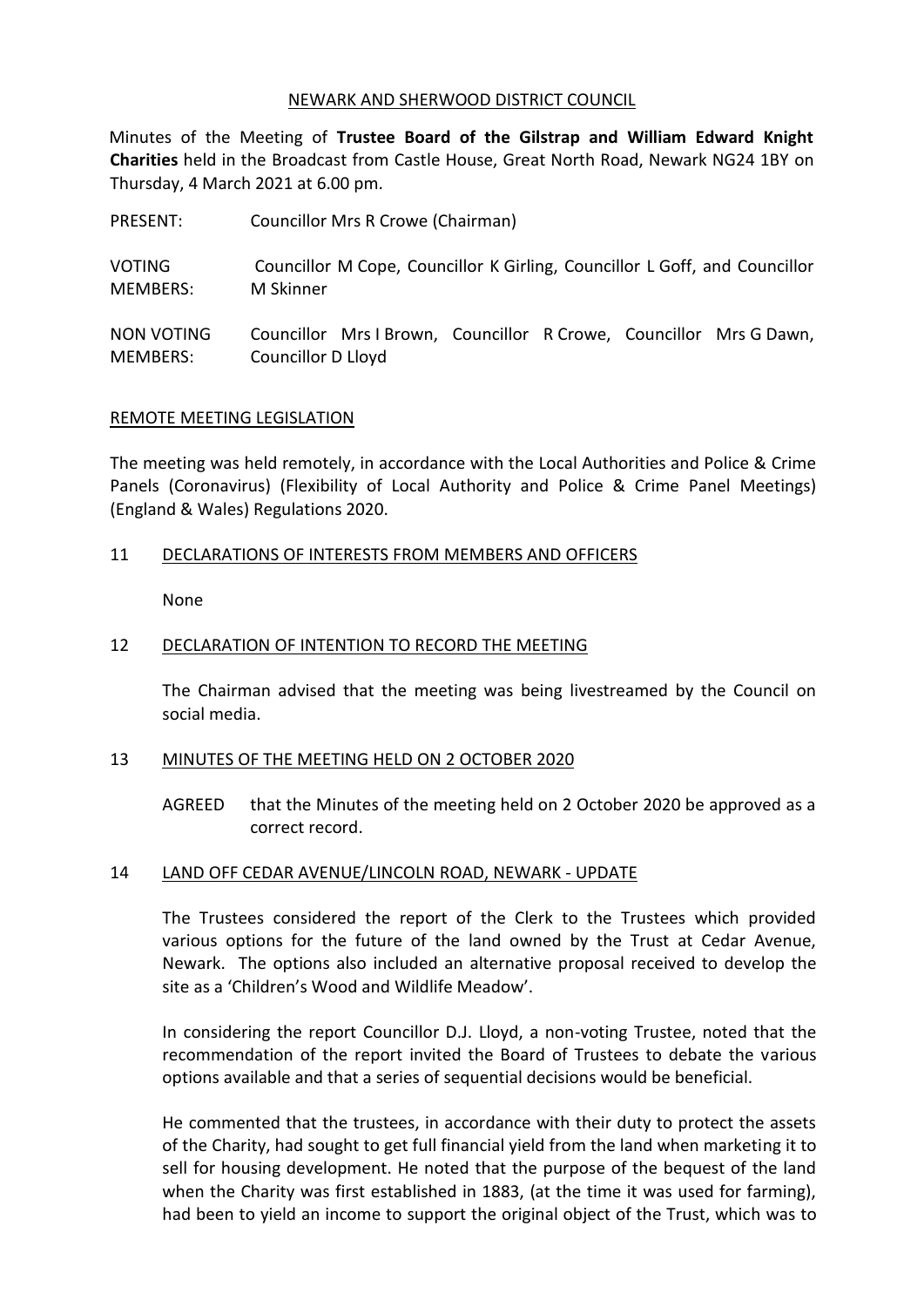provide a free library for Newark. The land had been allocated for housing development, however following an open marketing process and lengthy negotiations with a social housing company - which had submitted the successful tender for the land - the sale had fallen through. The social housing company receive grants from Government and others to support their business and therefore it could be argued that it was a subsidised bid. The developer had withdrawn its bid following several unsuccessful planning applications which suggested that the land would not be viable for housing development. He suggested therefore that the Trust seek the deallocation of the land as unsuitable for residential development having undertaken a proper marketing exercise.

The taking of that decision would then mean that the value of the land should be revised, as reflected in the officer's report. The land could be retained as an open space and the Trustees should then consider whether the Charity should retain responsibility for the provision of the open space together with the continued financial responsibility this would place upon the Trust. In considering the financial interest of the Trust, it was noted that retention of the land caused expenditure but provided little return. Councillor Lloyd also noted that to lease it as open space would return little or no income. In considering the above he suggested that the Trust should formally designate the land as public open space.

Councillor Lloyd further stated that he would recommend that the Trust approach both the District and Newark Town Councils formally to explore if they would be interested in acquiring the land as open space to be protected, noting that such protection could be achieved by a number of options e.g. by covenant.

In clarifying the reasoning behind the above recommendations, Councillor Lloyd stated that should the land be designated as open space very few parties would be interested in purchasing it. In referring to the alternative proposal received to develop the site as a 'Children's Wood and Wildlife Meadow', he noted that this group would have to raise the money to purchase it and to sustain revenue costs going forward which would be quite a burden.

If either Council were to acquire it, this would better respect the wishes of Sir William Gilstrap, the original donor of the Charity, who had been keen to ensure that the Trust was overseen by a local authority as he felt they would best protect the public's interests. He noted the community's ongoing interest in, and proposals for, the land and suggested that if either Council acquired the land they would continue to work with the residents on their proposals. They could look to be supportive in drawing down different grants and help to shape the space and what it might look like. He stated that if the land was in local authority ownership, which was more accountable to the public than a Trust, it better enabled District and/or Town Councillors to receive, consider, reflect and respond in the manner which they had been elected.

In putting forward the above proposals Councillor Lloyd stated that advice would need to be sought from the Clerk to the Trustees. This was to ensure that the proposals he had put forward would meet the objectives of and protect the interests of the charity.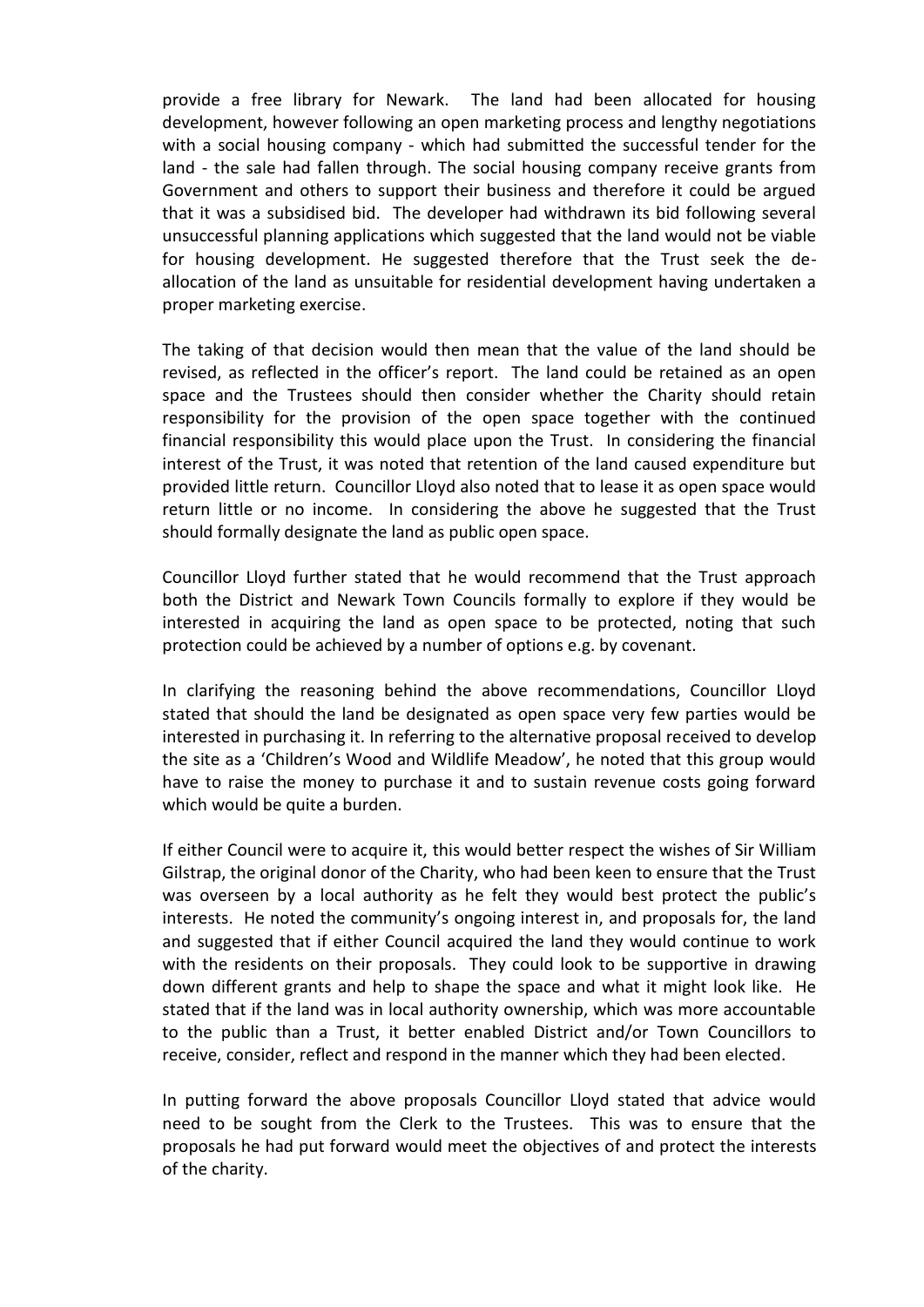In considering the above, Councillors Mrs I. Brown and Mrs G. Dawn, (both non-voting Trustees), stated that they were supportive of the proposals put forward by Councillor Lloyd. They added that it would provide a favourable outcome for all concerned. It was suggested that formal appropriate legal advice be sought and that an approach be made to Newark Town Council and the District Council in relation to them acquiring the land following which contact be made with the community group. Councillor Mrs Dawn seconded Councillor Lloyd's recommendations.

In response to whether the proposals could be actioned, the Clerk to the Trustees stated that there was a logic and a rationale that fitted with the Trusts objectives in terms of reaching the point of concluding that the Trust would wish to retain the land as open space rather than it being disposed of for housing development. It was clear that it was necessary to seek advice from the Trust's Valuer on the options available. Some advice had already been sought but the new proposals gave a clearer steer about what the Board felt was in the best interests of the Trust and the beneficiaries of the Trust. This enabled more detailed advice to be sought from the external Valuers. The Clerk stated that she felt it proper for the Trust to ensure that it did not only target one potential purchaser and therefore it was advisable to keep within the terms of the original proposal and seek interest from different public bodies. She noted that in Newark those interested public bodies would most likely be the town council and possibly the district council.

In stating his support for the proposals, Councillor K. Girling sought reassurance as to what measures could be put in place to ensure that the future use of the land remained as open space. In noting the significant reduction in the value of the land resulting from it no longer being marked as suitable for residential development, he sought clarification as to the Trustees liability, suggesting that advice be sought on this point.

The Clerk advised that there were a range of restrictions which the Trust could apply on any disposal of the land and that these included covenants requiring the land to be used for a particular purpose. If, at any later date there was a change of use proposed resulting in an uplift in the value, e.g. by new owners looking to develop the land for residential purposes - there would clearly be an uplift in value that would result from that. She noted that it was common practise to utilise clawback clauses which would bring a percentage of any uplift in the value of the land back to the Trust. She also advised that there were legal restrictions that could be placed on the land to ensure that it was used for the purpose that the Trust felt that it should be used for in terms of open space.

The Clerk also advised that any sale of the land would not be undertaken quickly as there were processes that, should the Board decide to support the proposal, had to be followed, not least of all to find an appropriate purchaser who the Trust wished to sell the land to.

In relation to the liabilities of the Trustees and the change in value of the land, the Clerk advised that it was due to the change in the intended use from residential development to open space. She stated that, should the proposals be supported, it was advisable to seek advice from the Trust's external valuers to ensure that the Trustees' obligations were satisfied and that they were acting in a proper way. She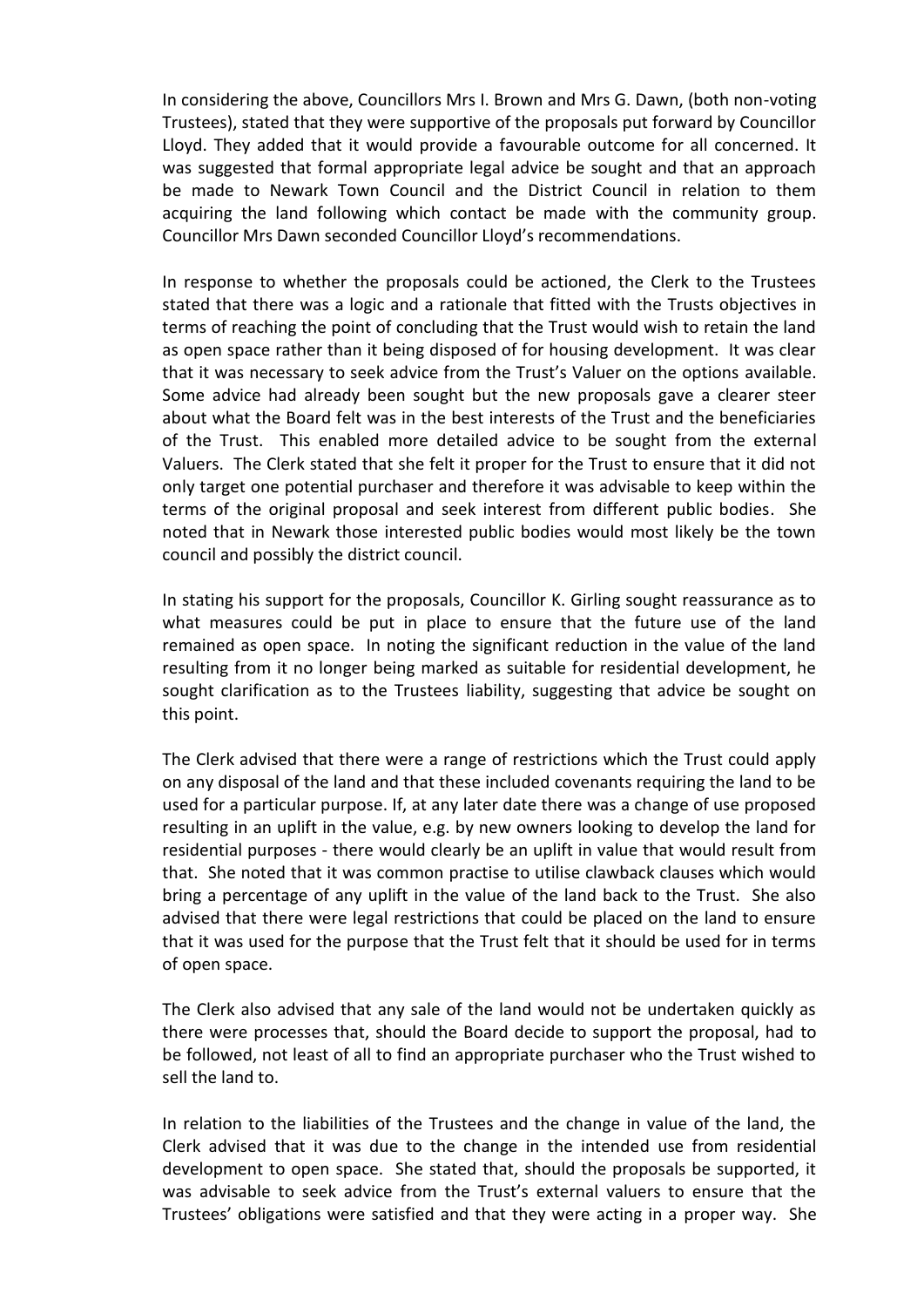added that in order to protect the Council in its role as Trustee, it may be advisable to clarify with the Charity Commission that there were no issues with the intended course of action.

Councillor L. Goff referred to the alternative proposal for a Children's Wood and Wildlife Meadow and hoped that there would be a meeting with the GCWWM Committee in the future. He noted that this matter had been ongoing for some time and suggested that Sir William Gilstrap had given the land as open space. In response, Councillor Girling sought to correct Councillor Goff's statement in that the land was not given by William Gilstrap to the Trust as open space. It was originally gifted to the Charity as farming land to generate an income to support the Charity's objects.

In supporting the proposals, Councillor Skinner queried as to the potential liabilities for the Trust if there were further encampments in the short term, before the land was possibly sold. The Clerk advised that consideration had been given as to how the land may be future proofed from this, whilst recognising that there were limits on such future proofing whilst needing to retain unimpeded access for the public and residents to the site for recreation purposes. The Trust continued to have the liability for any costs of unlawful encampments and this would continue whilst it remained the owner of the site. For information, she advised that when unlawful incursions occurred, the District Council shared the cost of the clean-up with the Trust, paying half each. That was due to the historic arrangement whereby the Trust had permitted the District Council to site a multi-use games area on the land. The District Council contributed to the cost of maintaining the site in return.

# AGREED (with 4 votes for and 1 against) that:

- (a) the Trust seek the deallocation of the land as not being suitable for residential development, having undertaken proper market activity;
- (b) the Trust look to formalise the use of the land as public open space;
- (c) the Trust do not consider that the continued maintenance and provision of the open space to be its core business; and
- (d) the Trust, taking into account that there is a financial strain with retaining the land, approach both the district and town councils to see if they would be interested in acquiring the land to be retained as protected open space.

In noting the Trustees' decision, the Clerk advised that an approach would be made to the town and district councils in relation to them acquiring the land as protected open space. When responses had been received a further report would be bought back to the Board of Trustees. The Clerk also advised that she would contact the Trust's Valuer to seek valuation advice on the proposals.

# 15 GRANTS AWARDED UPDATE

The Trustees considered the report of the Democratic Services Officer which sought to provide an update following the decisions taken at their previous meeting held on 2 October 2020 to allocate funding to the Newark Civic Trust and the Newark R&M